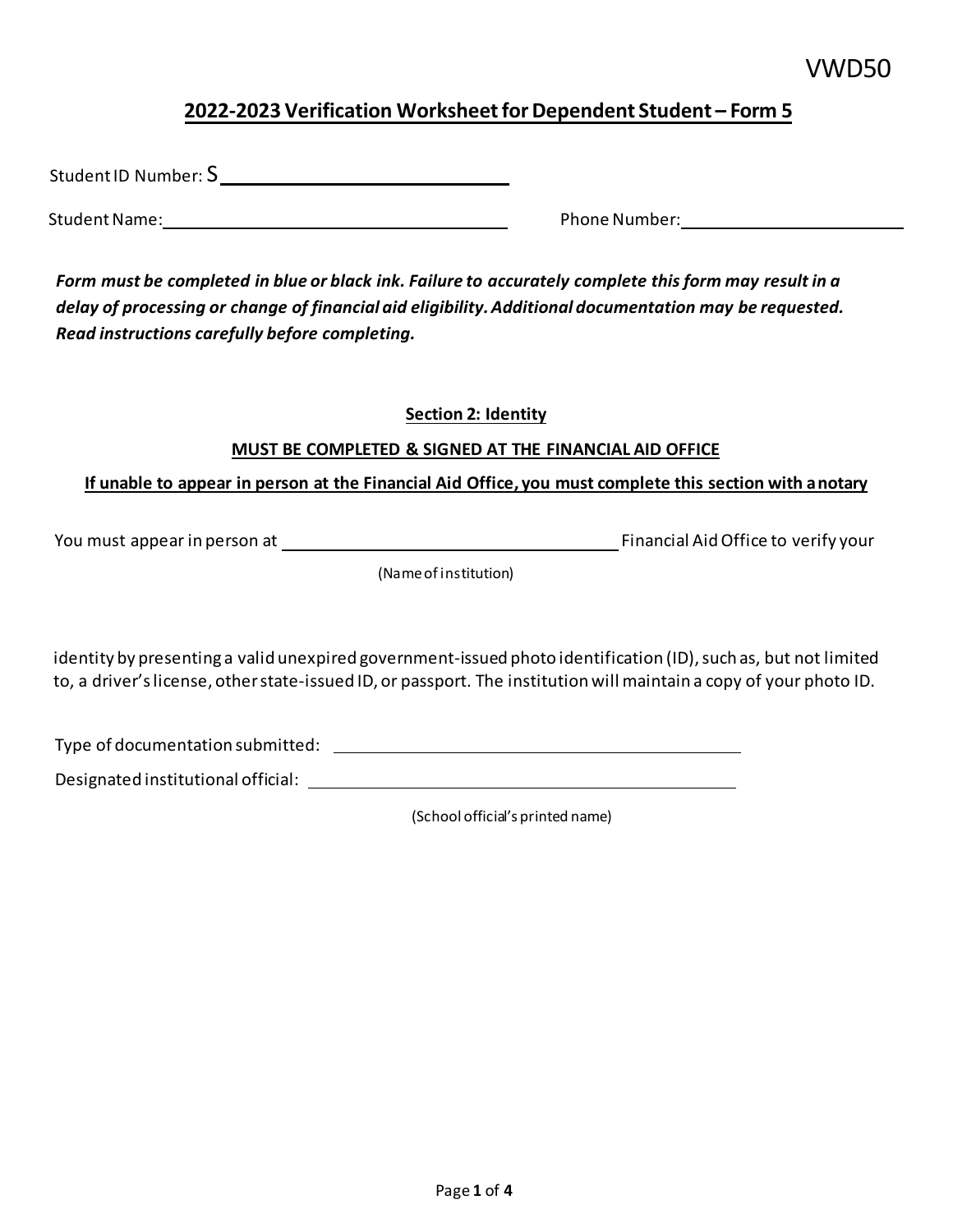Student ID Number:  $S$ 

## **Section 2: Statement of Educational Purpose**

## **MUST BE COMPLETED & SIGNED AT THE FINANCIAL AID OFFICE**

### **If unable to appear in person at the Financial Aid Office, you must complete this section with a notary**

In addition, you must sign, in the presence of the institutional official, the following:

| I certify that I         | am the individual signing this                                                            |
|--------------------------|-------------------------------------------------------------------------------------------|
| (Student's printed name) |                                                                                           |
|                          | Statement of Educational Purpose and that the federal student financial assistance        |
|                          | I may receive will only be used for educational purposes and to pay the cost of attending |
|                          | for 2022-2023.                                                                            |
|                          | (Name of institution)                                                                     |
| Student Signature:       | Date:                                                                                     |

### **Notary Section Instructions: Please Read**

 This section should only be completed if you are unable to appear in person at the institution with a designated official. This form (the original on which the seal is visible) should be mailed to the Financial Aid Office at your institution along with the copy of the government-issued identification and high school documentation.

| <b>Notary's Certificate of Acknowledgement</b>                                                                                                                                                                                |                                                   |                 |  |  |  |
|-------------------------------------------------------------------------------------------------------------------------------------------------------------------------------------------------------------------------------|---------------------------------------------------|-----------------|--|--|--|
|                                                                                                                                                                                                                               |                                                   |                 |  |  |  |
|                                                                                                                                                                                                                               |                                                   |                 |  |  |  |
| (Date)                                                                                                                                                                                                                        |                                                   | (Notary's name) |  |  |  |
| Personally appeared example and proved to me on the basis of                                                                                                                                                                  |                                                   |                 |  |  |  |
|                                                                                                                                                                                                                               | (Printed name of signer)                          |                 |  |  |  |
|                                                                                                                                                                                                                               |                                                   |                 |  |  |  |
|                                                                                                                                                                                                                               | (Type of unexpired government-issued ID provided) |                 |  |  |  |
| Person who signed the foregoing instrument.                                                                                                                                                                                   |                                                   |                 |  |  |  |
|                                                                                                                                                                                                                               |                                                   |                 |  |  |  |
|                                                                                                                                                                                                                               |                                                   |                 |  |  |  |
|                                                                                                                                                                                                                               |                                                   |                 |  |  |  |
| Notary (Print): Notary (Print):                                                                                                                                                                                               |                                                   |                 |  |  |  |
|                                                                                                                                                                                                                               |                                                   |                 |  |  |  |
| Notary (Signature): Management Control of the Control of the Control of the Control of the Control of the Control of the Control of the Control of the Control of the Control of the Control of the Control of the Control of |                                                   | (Seal           |  |  |  |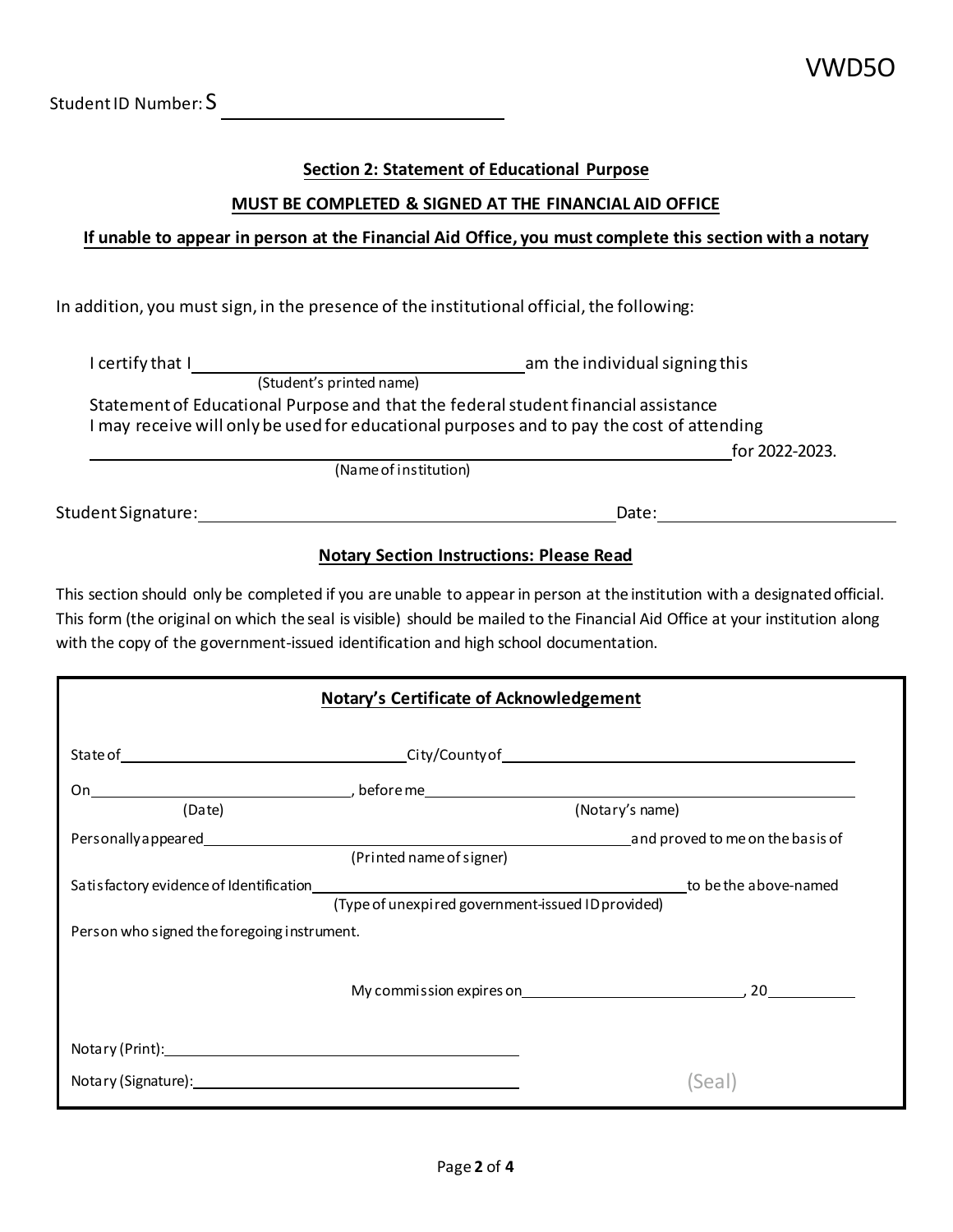Student ID Number: S\_\_\_\_\_\_\_\_\_\_\_

## **Section 3: Household Information**

### **Student/Parent(s) Information**

List the people in your household, including:

- **Yourself** (the 'student'), and **your parent(s)**;
- • **Your parents' other children**, even if they don't live with your parent(s), **if (a) your parents willprovide more than half of their support\* from July 1, 2022 through June 30, 2023**, or (b) the children would be required to provide parental information if they were completing a FAFSA for 2022-2023, and;
- **Other people** if they **live with your parent(s),** and your parent(s) **provide more thanhalf oftheir support\*** and will continue to provide more than half of their support from July 1, 2022 through June 30, 2023.

### **Family Information**

 *\*Support includes money, gifts, loans, housing, food, clothes, car, medical/dental care, college tuition, etc.* 

| <b>Full Name</b> | Age | Relationship to<br>Student | The name of the college attending from July 1, 2022<br>to June 30, 2023. Will be enrolled in at least half-time,<br>in an eligible degree and/or certificate program. |
|------------------|-----|----------------------------|-----------------------------------------------------------------------------------------------------------------------------------------------------------------------|
|                  |     |                            |                                                                                                                                                                       |
|                  |     |                            |                                                                                                                                                                       |
|                  |     |                            |                                                                                                                                                                       |
|                  |     |                            |                                                                                                                                                                       |
|                  |     |                            |                                                                                                                                                                       |
|                  |     |                            |                                                                                                                                                                       |
|                  |     |                            |                                                                                                                                                                       |
|                  |     |                            |                                                                                                                                                                       |
|                  |     |                            |                                                                                                                                                                       |
|                  |     |                            |                                                                                                                                                                       |

# THIS SPACE INTENTIONALLY

# LEFT BLANK